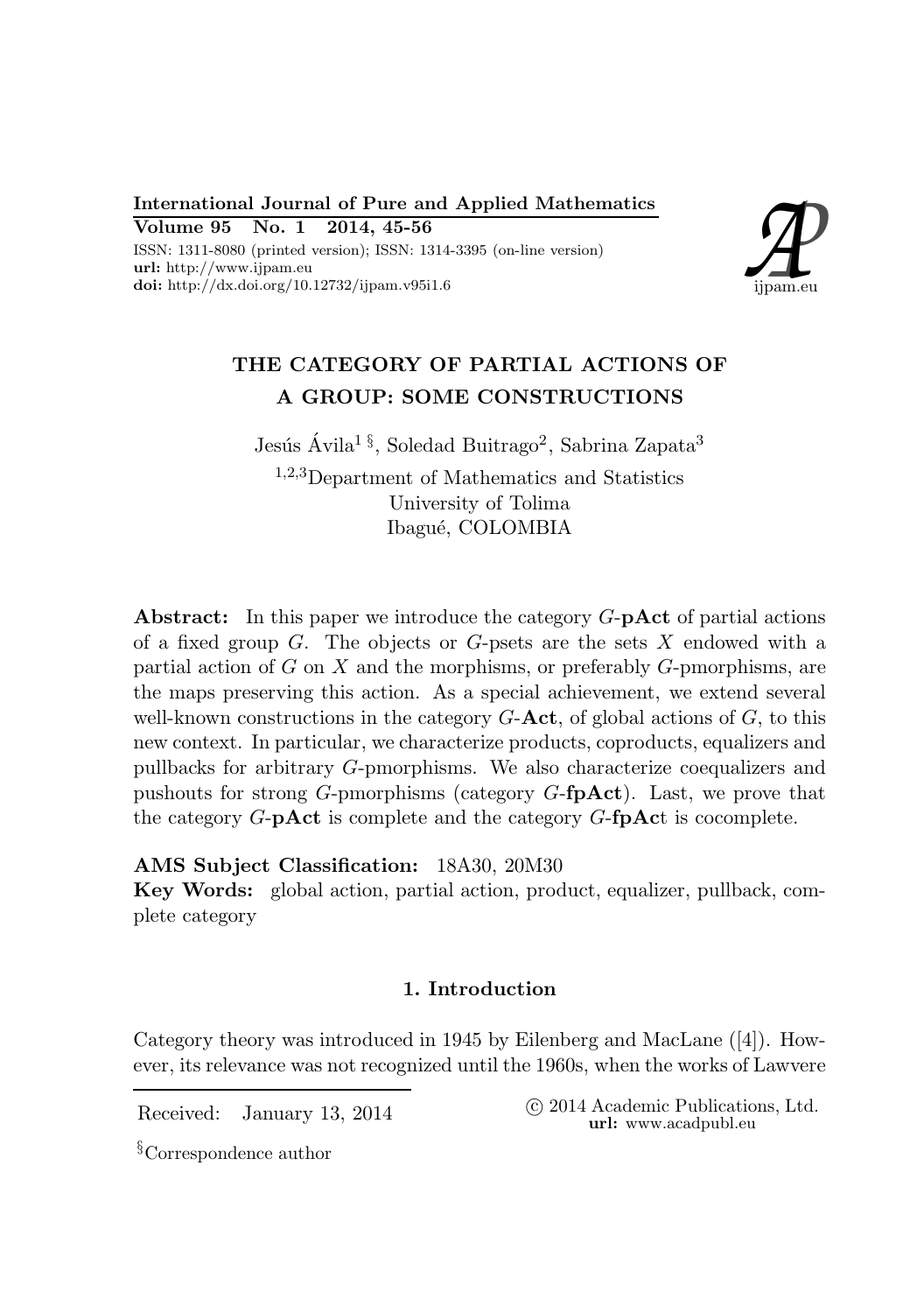on logic, foundations of mathematics, the category of sets and closed Cartesian categories became known. During the 1970s it was finally accepted that category theory was a genuine branch of mathematics, with tools, problems and specialized techniques. The success of the theory is due mainly to the language, which generalizes many constructions that occur in many areas of mathematics. Furthermore, it shelters many types of structures that were, at first, considered dissimilar.

More recently, in 1998, Exel ([5]) introduced the notion of partial action of a group in his works on operator theory. He used collections of subsets of the base space and bijections between them (partial bijections of the space). The importance of this theory lies in its applicability to many fields of mathematics, as numerous recent publications have shown (see [3], [7] and its references). In particular, these notions have been successfully used to extend classical results on dynamical systems  $([6])$ , topological and metric spaces  $([8],[9])$ , rings  $([7])$ and representation theory ([3]), among others fields.

In the current literature there is no categorical context for partial actions nor for characterizations of objects and morphisms. In Section 2 we present first the category of global actions of a fixed group  $G$  ( $G$ - $\textbf{Act}$ ). Then, we construct the category of partial actions of  $G$  ( $G$ -**pAct**). In Section 3 we characterize the products, coproducts and equalizers in the category  $G$ -p $\textbf{Act}$ . Additionally, we introduce the notion of strong  $G$ -pmorphism (category  $G$ -**fpAct**) and characterize the coequalizers and pushouts in the category  $G$ -fpAct. Finally, we prove that the category  $G$ -**pAct** is complete and the category  $G$ -**fpAct** is cocomplete.

#### 2. The Category G-pAct

Recall that a global action of a group  $G$ , with identity element 1, on the set X is a function  $\cdot : G \times X \to X$  such that:

- 1.  $1 \cdot x = x$  for every  $x \in X$ .
- 2.  $g \cdot (h \cdot x) = (gh) \cdot x$  for all  $g, h \in G$  and all  $x \in X$ .

In this case  $X$  is called  $G$ -set.

The category of global actions of a fixed group  $G$ , denoted by  $G$ -**Act**, is one whose objects are the sets  $X$  endowed with a global action of  $G$  on  $X$ . The morphisms between the objects  $X, Y$ , called G-morphisms, are the maps  $f: X \to Y$  such that for all  $x \in X$  and all  $g \in G$ ,  $f(g \cdot x) = g \cdot f(x)$ . This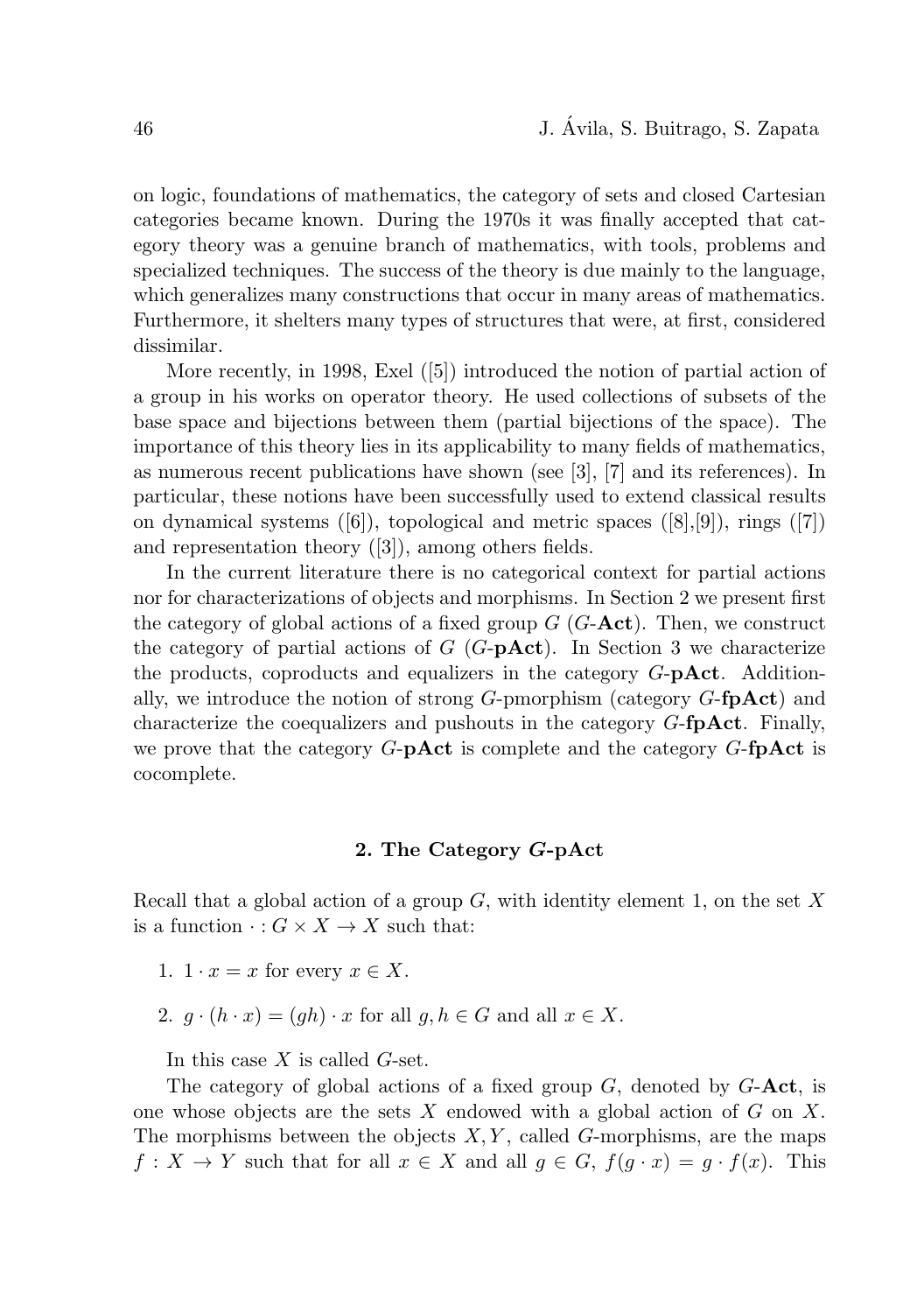category is very important because it is a topoi. Moreover, there is significant literature on applications of this theory in other sciences like physics and computer science. In mathematics, many constructions within this category as products, equalizers and pullbacks, among others concepts, are natural extensions of those well-known in the category of sets.

Global actions can be generalized in several ways, including the actions of monoids and the grupoid actions. More recently, Exel in 1998 ([5]) in his studies on operator theory introduced the notion of partial action of a group by considering partial bijections.

**Definition 1.** A partial action  $\alpha$  of the group G on the set X is a collection of subsets  $S_q$ ,  $g \in G$ , of X and bijections  $\alpha_q : S_{q^{-1}} \to S_q$  such that for all  $g, h \in G$  the following statements hold:

- 1.  $S_1 = X$  and  $\alpha_1$  is the identity of X.
- 2.  $S_{(gh)^{-1}} \supseteq \alpha_h^{-1}(S_h \cap S_{g^{-1}}).$
- 3.  $\alpha_g \circ \alpha_h(x) = \alpha_{gh}(x)$ , for all  $x \in \alpha_h^{-1}$  $_{h}^{-1}(S_h \cap S_{g^{-1}}).$

In this case the set X is called G-pset. The partial action  $\alpha$ , will be denoted by  $\alpha = \{S_g, \alpha_g\}_{g \in G}$ . Note that item 3. implies  $\alpha_g^{-1} = \alpha_{g^{-1}}$  for all  $g \in G$ .

For a fixed group  $G$  we call objets to  $G$ -psets. Now, for  $X$  and  $Y$  two G-psets, with partial actions  $\alpha_X = \{X_q, X\alpha_q\}_{q\in G}$  and  $\alpha_Y = \{Y_q, Y\alpha_q\}_{q\in G}$ respectively, we call G-pmorphism to maps  $f : X \to Y$  such that:

$$
x \in X_{g^{-1}}
$$
 implies  $f(x) \in Y_{g^{-1}}$ , and  $f(x \alpha_g(x)) = Y \alpha_g(f(x))$ .

The usual composition between G-pmorphisms is a G-pmorphism and the identity map  $id_X$  is a G-pmorphism for each object X. Thus, the G-psets together with the G-pmorphisms, the usual identity maps and the usual composition define a category, which will be called category of partial actions of G and it will be denoted by  $G$ -pAct.

Although the category  $G$ -**pAct** is a natural extension of the category  $G$ -Act, it has not been explicitly introduced in the current literature. Similarly, there are no studies on characterizations of objects and morphisms in this category. Since the category  $G$ -**Act** is a subcategory of  $G$ -**pAct**, it is natural to extend known results of the category G-Act to category G-pAct.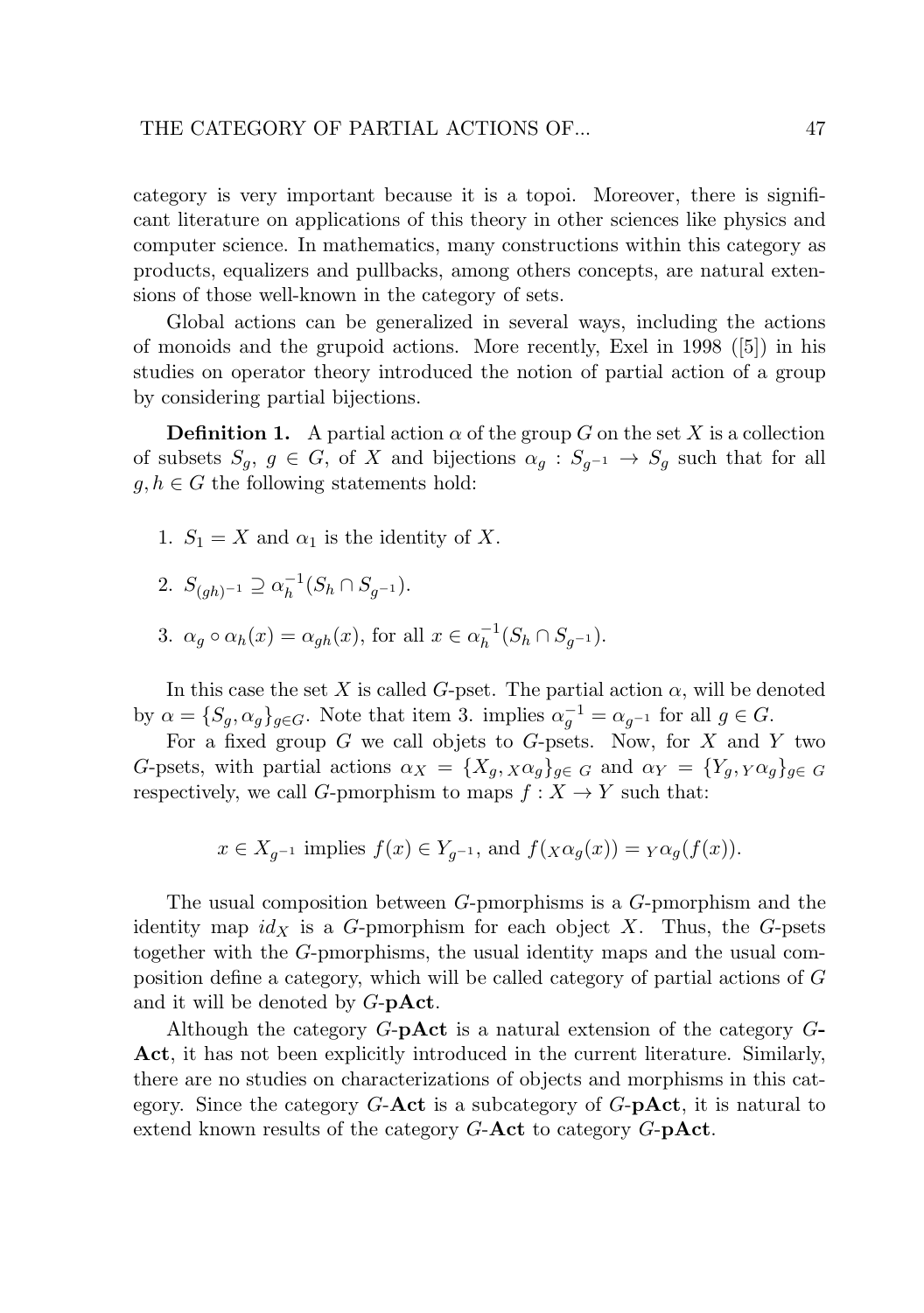$\Box$ 

## 3. Results

In this section we extend some well known constructions in the set category and the global actions category. In particular, we characterize the products, coproducts, equalizers and pullbacks for arbitrary G-pmorphisms and the coequalizers and pushouts for strong G-pmorphisms. We assume that the reader is familiarized with the techniques and basic concepts of category theory, which can be found in [1].

### 3.1. Products

It is clear that the Cartesian product of a family of sets is a set and more generally the Cartesian product of a family of G-sets is also a G-set. In this first part we show that the former results can be naturally generalized to the category  $G$ -**pAct**. We begin by extending Affirmation 1 of  $[2]$  for an arbitrary family of G-psets.

**Proposition 2.** *If*  $\{X_i\}_{i\in I}$  *is a collection of G-psets, then*  $\prod_{i\in I} X_i = \{f : I \to \bigcup_{i\in I} X_i \mid f(i) \in X_i \text{ for every } i \in I\} \text{ is a } G\text{-pset.}$ 

*Proof.* Consider the collection of G-psets  $\{X_i\}_{i\in I}$ , where the partial action on  $X_i$  is given by  $\alpha_i = \{iX_g, i\alpha_g\}_{g \in G}$  for each  $i \in I$ . For  $\prod_{i \in I} X_i$ , take  $\prod_{i \in I} iX_g$ and  $\prod_{i\in I} i\alpha_g : \prod_{i\in I} iX_{g^{-1}} \to \prod_{i\in I} iX_g$  defined by  $\prod_{i\in I} i\alpha_g(x) = (i\alpha_g(x_i))_{i\in I}$ for each  $x \in \prod_{i \in I} iX_{g^{-1}}$ . It is clear that  $\prod_{i \in I} i\alpha_g$  is a well defined function and it is a bijection. Now we verify 2. and 3. of Definition 1, since 1. is evident.

2. If 
$$
x = (x_i)_{i \in I} \in (\prod_{i \in I} i \alpha_h)^{-1} (\prod_{i \in I} i X_h \cap \prod_{i \in I} i X_{g^{-1}})
$$
 then  
\n
$$
(\prod_{i \in I} i \alpha_h)(x) = (i \alpha_h(x_i))_{i \in I} \in \prod_{i \in I} (i X_h \cap i X_{g^{-1}}).
$$

Thus for each  $i \in I$  it has  $x_i \in i \alpha_h^{-1}(iX_h \cap iX_{g^{-1}}) \subseteq iX_{(gh)^{-1}}$ . That is,  $x =$  $(x_i)_{i\in I} \in \prod_{i\in I} iX_{(gh)^{-1}}.$ 

3. For all  $x = (x_i)_{i \in I} \in (\prod_{i \in I} i \alpha_h)^{-1} (\prod_{i \in I} i X_h \cap \prod_{i \in I} i X_{g^{-1}})$  we have that  $\left(\prod_{i\in I} \sum_{i\alpha} \sigma_i\right) \prod_{i\in I} \sum_{i\alpha} \sigma_i\right) = \prod_{i\in I} \sum_{i\alpha} \sigma_i(x_i) = \prod_{i\in I} \sum_{i\alpha} \sigma_i(\sigma_i(x_i))_{i\in I} =$ w with  $w = (i \alpha_q((i \alpha_h(x_i))_{i \in I}))_{i \in I}$ . Since for each  $i \in I$  we obtain

$$
x_i \in ({}_{i}\alpha_h)^{-1}({}_{i}X_h \cap {}_{i}X_{g^{-1}}),
$$

then

$$
i\alpha_g(i\alpha_h(x_i)) = i\alpha_{gh}(x_i).
$$

Hence,  $w = (i \alpha_{gh}(x_i))_{i \in I} = \prod_{i \in I} i \alpha_{gh}(x)$ .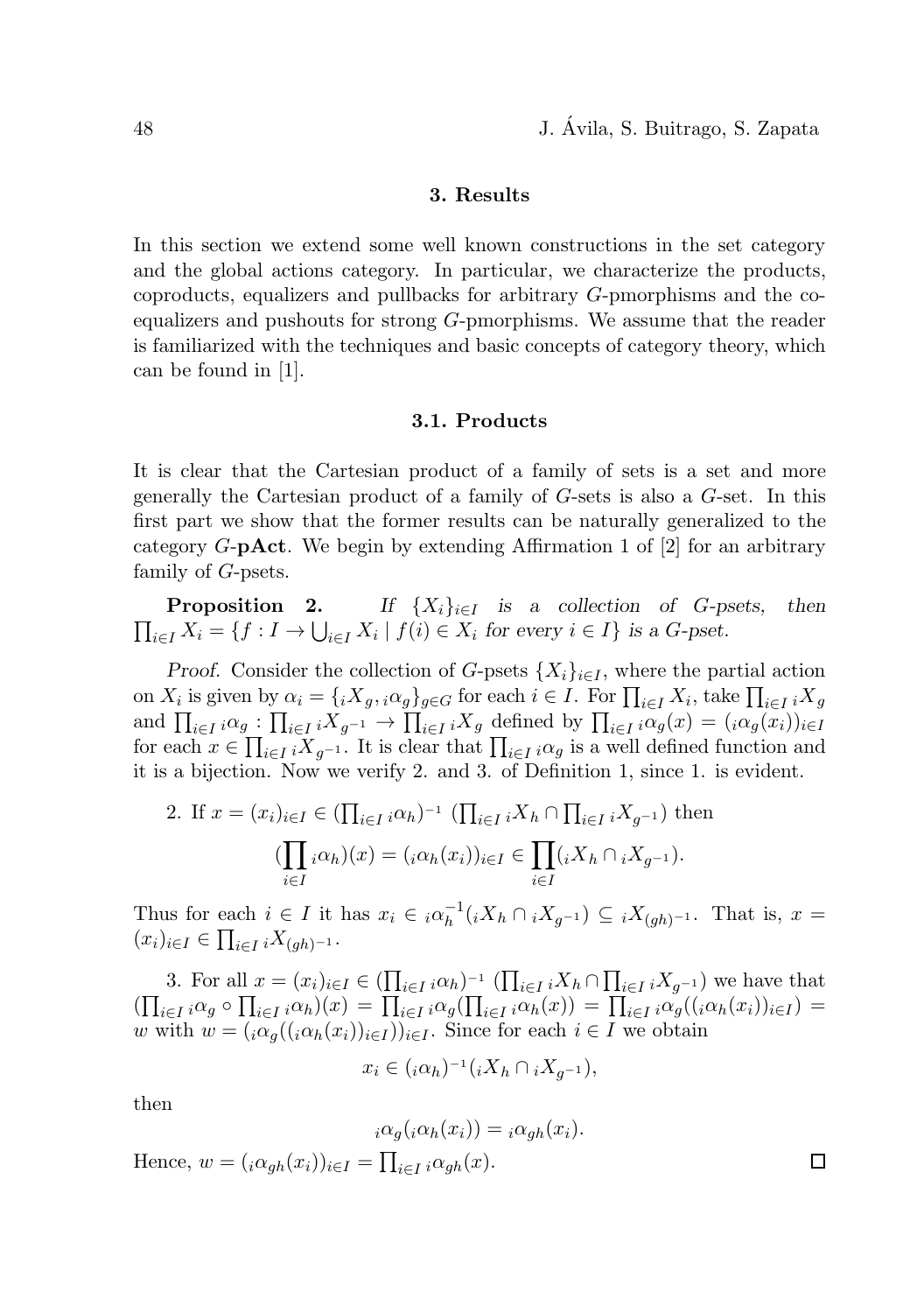Note that each projection  $\pi_i: \prod_{i \in I} X_i \longrightarrow X_i, i \in I$ , defined by  $\pi_i(x) = x_i$ for each  $x = (x_i)_{i \in I} \in \prod_{i \in I} X_i$  is a *G*-pmorphism.

**Theorem 3.** *If*  $\{X_i\}_{i\in I}$  *is a collection of G-psets, then the source*  $P =$  $(\prod_{i\in I} X_i \stackrel{\pi_i}{\to} X_i)_{i\in I}$  *is the product of the familly*  $\{X_i\}_{i\in I}$  *in the category G*pAct*.*

*Proof.* Consider the source  $\mathcal{P} = (\prod_{i \in I} X_i \stackrel{\pi_i}{\to} X_i)_{i \in I}$  and suppose that there exists other source  $S = (S \xrightarrow{q_i} X_i)_{i \in I}$ . Define  $S \xrightarrow{\varphi} \prod_{i \in I} X_i$  by  $\varphi(s) =$  $(q_i(s))_{i\in I}$  for each  $s \in S$ . First, we prove that  $\varphi$  is a G-pmorphism. If  $s \in$  $S_{q^{-1}}$  then for each  $i \in I$  we have  $q_i(s) \in iX_{q^{-1}}$  and thus  $\varphi(s) = (q_i(s))_{i \in I} \in$  $\prod_{i\in I} iX_{g^{-1}}$ . Moreover,

$$
\prod_{i \in I} i \alpha_g(\varphi(s)) = \prod_{i \in I} i \alpha_g(r) \text{ with } r = (q_i(s))_{i \in I}
$$

$$
= w \text{ with } w = (i \alpha_g(r))_{i \in I}.
$$

Then,  $w = (i\alpha_q((q_i(s))_{i\in I}))_{i\in I} = (i\alpha_q(q_i(s)))_{i\in I}$  and since for each  $i \in I$ ,  $q_i$ is a G-pmorphism then  $(i\alpha_g(q_i(s))) = q_i(s\alpha_g(s))$  and  $w = (q_i(s\alpha_g(s)))_{i\in I}$  $\varphi(g\alpha_q(s)).$ 

Now we must prove that the following diagram commutes for each  $i \in I$ :



For  $s \in S$  we have  $(\pi_i \circ \varphi)(s) = \pi_i(\varphi(s)) = \pi_i((q_i(s))_{i \in I}) = q_i(s)$ . That is,  $\pi_i \circ \varphi = q_i$ . Moreover,  $\varphi$  is the unique morphism that makes the diagram commutative. In fact, if there exists  $\varphi' : S \to \prod_{i \in I} X_i$ ,  $\varphi'(s) = x$  with  $x =$  $(x_i)_{i\in I}$  such that  $\pi_i \circ \varphi' = q_i$  for each  $i \in I$ , then  $q_i(s) = (\pi_i \circ \varphi')(s) = \pi_i(\varphi'(s)) =$  $\pi_i(x) = x_i$ , and thus  $\varphi'(s) = (q_i(s))_{i \in I} = \varphi(s)$  for all  $s \in S$ . Hence,  $\varphi = \varphi'$ .

#### 3.2. Coproductos

For the following proposition we assume, without loss of generality, that each pair of different G-psets have empty intersection. The following result extends Affirmation 2 of [2] for an arbitrary family of G-psets.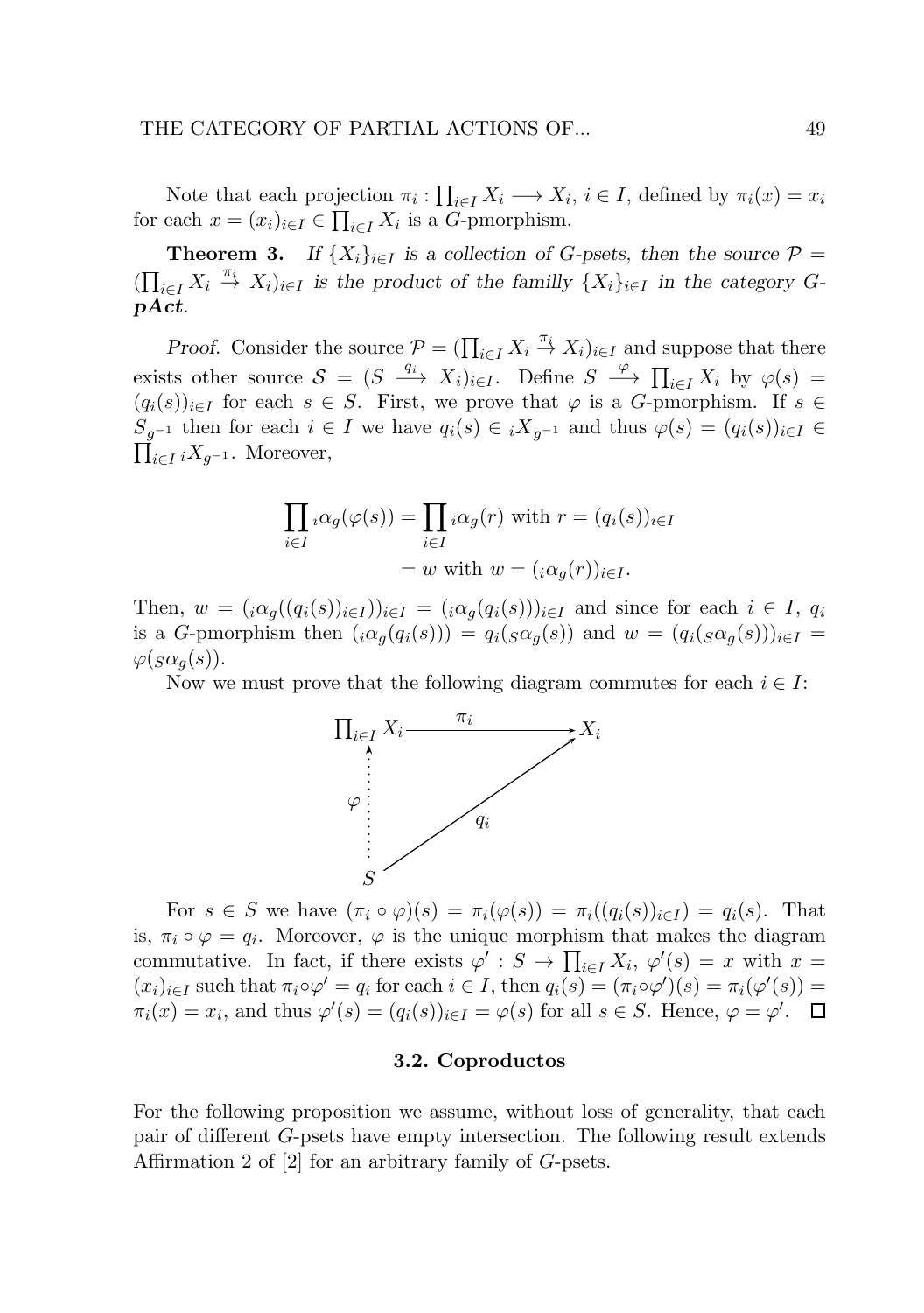**Proposition 4.** If  $\{X_i\}_{i\in I}$  is a collection of G-psets, then  $\prod_{i\in I} X_i$  is a G*-pset.*

*Proof.* Let  $\{X_i\}_{i\in I}$  be a collection of G-psets, where each  $X_i, i \in I$ , has the partial action  $\alpha_i = \{iX_g, i\alpha_g\}_{g \in G}$ . Take  $\prod_{i \in I} X_i$  and for each  $g \in G$ , define  $\coprod_{i\in I} {}_{i}X_{g}$ . Since for each  $x \in \coprod_{i\in I} {}_{i}X_{g^{-1}}$  there exists a unique  $i \in I$  such that  $x \in iX_{g^{-1}}$ , then we define  $\coprod_{i \in I} i\alpha_g : \coprod_{i \in I} iX_{g^{-1}} \to \coprod_{i \in I} iX_g$  as  $\coprod_{i \in I} i\alpha_g(x) =$  $i\alpha_g(x)$  for each  $x \in \coprod_{i \in I} {}_iX_g$ -1. It is clear that  $\coprod_{i \in I} {}_i\alpha_g$ ,  $g \in G$ , is a well defined function and it is a bijection. We must prove that  $\{\prod_{i\in I} iX_g, \prod_{i\in I} i\alpha_g\}_{g\in G}$ defines a partial action on  $\coprod_{i\in I} X_i$ . We verify 2. and 3. of Definition 1 since 1. is evident.

2. If  $x \in (\coprod_{i \in I} i \alpha_h)^{-1} (\coprod_{i \in I} i X_h \cap \coprod_{i \in I} i X_{g^{-1}})$ , then there exists a unique  $i \in I$  such that  $i\alpha_h(x) \in (iX_h \cap iX_{g^{-1}})$ . So,  $x \in i\alpha_h^{-1}(iX_h \cap iX_{g^{-1}}) \subseteq iX_{(gh)^{-1}}$ and thus  $x \in \coprod_{i \in I} iX_{(gh)^{-1}}$ .

3. If  $x \in (\coprod_{i \in I} {}_{i} \alpha_{h})^{-1}$   $(\coprod_{i \in I} {}_{i} X_{h} \cap \coprod_{i \in I} {}_{i} X_{g^{-1}})$  then there exists a unique  $i \in I$  such that  $x \in (i \alpha_h)^{-1} (i X_h \cap i X_{g^{-1}})$ . Thus  $(\prod_{i \in I} i \alpha_g \circ \prod_{i \in I} i \alpha_h)(x) =$  $i\alpha_g(i\alpha_h(x)) = i\alpha_{gh}(x) = \coprod_{i\in I} i\alpha_{gh}(x)$ 

Note that each  $c_i: X_i \to \coprod_{i \in I} X_i, i \in I$ , defined by  $c_i(x) = x$  for each  $x \in X_i$  is a *G*-pmorphism.

**Theorem 5.** Let  $\{X_i\}_{i\in I}$  be a collection of G-psets. The sink  $C = (X_i \xrightarrow{c_i}$  $\coprod_{i\in I} X_i)_{i\in I}$  *is the coproduct of the family*  $\{X_i\}_{i\in I}$  *in the category* G-**pAct**.

*Proof.* Consider the sink  $\mathcal{C} = (X_i \stackrel{c_i}{\longrightarrow} \prod_{i \in I} X_i)_{i \in I}$  and suppose that there exists another sink  $S = (X_i \xrightarrow{q_i} Y)_{i \in I}$ . We define  $\phi : \coprod_{i \in I} X_i \longrightarrow Y$  as  $\phi(x) =$  $q_i(x)$  for each  $x \in X$ . First, we must see that  $\phi$  is a G-pmorphism. If  $x \in$  $\coprod_{i\in I} {}_{i}X_{g^{-1}}$  there exists a unique  $i\in I$  such that  $x\in {}_{i}X_{g^{-1}}$ , then  $\phi(x)=q_i(x)\in I$  $Y_{g^{-1}}$ . Moreover,  $\phi(\coprod_{i\in I} {}_i\alpha_g(x)) = \phi({}_i\alpha_g(x)) = q_i({}_i\alpha_g(x)) = {}_Y\alpha_g(q_i(x)) =$  $Y\alpha_q(\phi(x)).$ 

Now we must prove that the following diagram commutes for each  $i \in I$ :



If  $x \in X_i$  then  $(\phi \circ c_i)(x) = \phi(c_i(x)) = \phi(x) = q_i(x)$ . That is,  $\phi \circ c_i = q_i$ for each  $i \in I$ . Finally,  $\phi$  is the unique G-pmorphism that makes the diagram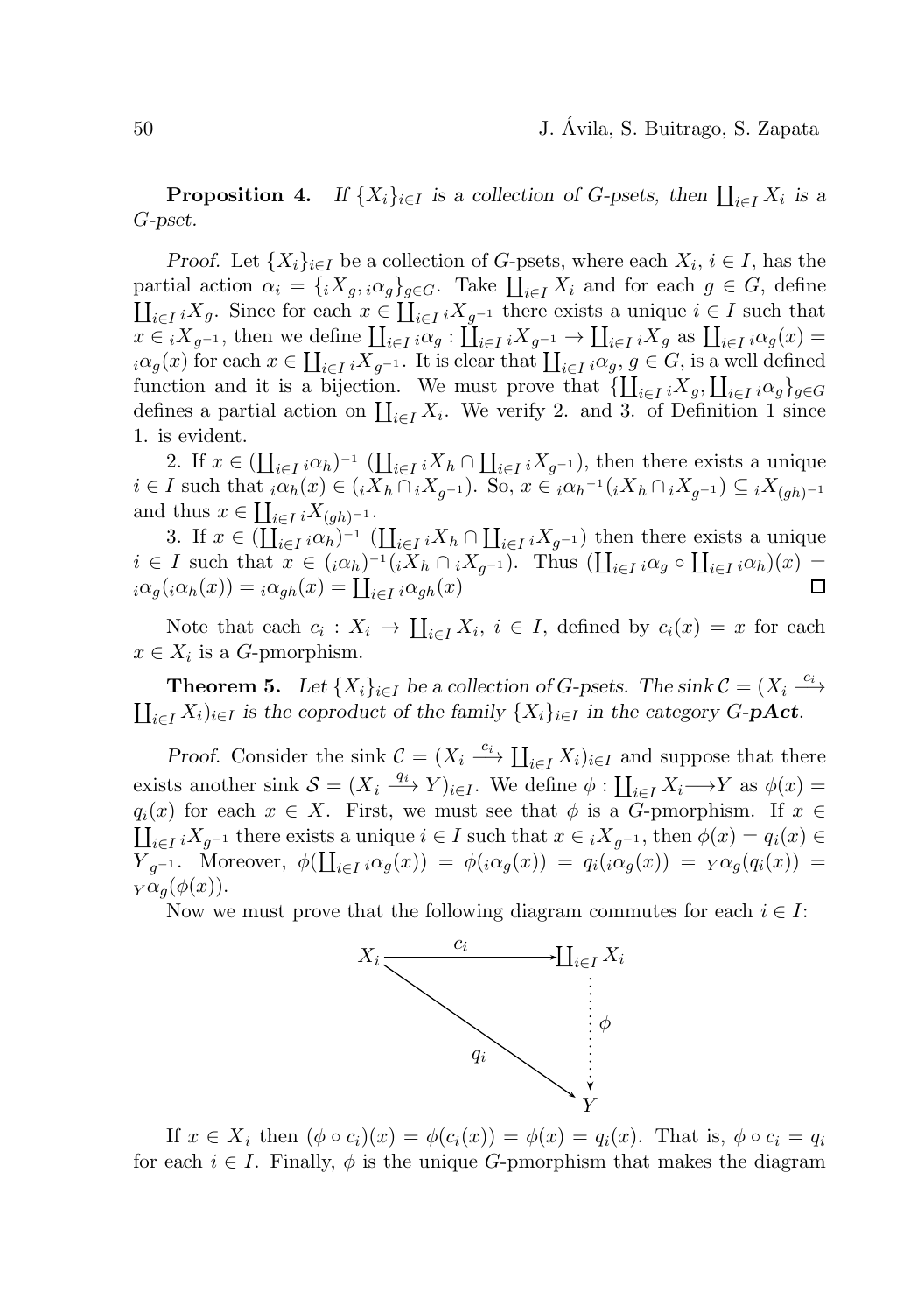commutative. In fact, if there exists  $\phi' : \coprod_{i \in I} X_i \to Y$  such that  $\phi' \circ c_i = q_i$  for all  $i \in I$ , then for each  $x \in \prod_{i \in I} X_i$  we have  $\phi(x) = (\phi \circ c_i)(x) = (\phi' \circ c_i)(x) =$  $\phi'(x)$ . Thus,  $\phi = \phi'$ .  $\Box$ 

#### 3.3. Equalizers

The  $G$ -invariant sets, those that remain fixed under the action of  $G$ , are very important in the theory of global actions. The analogous notion in partial actions is the following.

**Definition 6.** Let  $\alpha = \{X_q, X_{\alpha_q}\}_{q \in G}$  be a partial action of G on X and  $A \subseteq X$ . A is called G-pinvariant if  $\chi \alpha_g(A \cap X_{g^{-1}}) = A \cap X_g$  for all  $g \in G$ .

To determine if the subset A is G-pinvariant, it is enough to prove  $\chi \alpha_q(A \cap$  $X_{g^{-1}}$   $\subseteq$  A  $\cap$   $X_g$  for all  $g \in G$ . Moreover, note that the collection  $\alpha_A$  =  ${\overline{A} \cap X_q, A\alpha_q}_{q \in G}$  where  $A\alpha_q$  is defined by restriction of  $\chi \alpha_q$  to  $A \cap X_{q^{-1}},$ defines a partial action of  $G$  on  $A$ . In other words, every  $G$ -pinvariant set is a G-pset.

**Proposition 7.** Let X, Y be two G-psets. If  $f_1$  and  $f_2 : X \to Y$  are *G*-pmorphisms, then set  $I = \{x \in X \mid f_1(x) = f_2(x)\}\$ is a *G*-pset.

*Proof.* It is enough to see that *I* is *G*-pinvariant, that is,  $\chi \alpha_g (I \cap X_{g^{-1}}) \subseteq$  $I \cap X_g$  for all  $g \in G$ . If  $g \in G$  and  $x \in I \cap X_{g^{-1}}$ , then  $\chi \alpha_g(x) \in X_g$ . Moreover,  $f_1(x\alpha_g(x)) = Y\alpha_g(f_1(x)) = Y\alpha_g(f_2(x)) = f_2(x\alpha_g(x))$  which implies that  $\chi \alpha_q(x) \in I$ . So,  $\chi \alpha_q(x) \in I \cap X_q$  and thus I is a G-pinvariant set. In consequence,  $I$  is a  $G$ -pset. 囗

**Theorem 8.** Let X, Y be two G-psets and  $f_1, f_2 : X \rightarrow Y$  two G*pmorphisms.* The G-pset  $I = \{x \in X \mid f_1(x) = f_2(x)\}\$  together with the *inclusion* G-pmorphism  $i: I \to X$ ,  $i(a) = a$  for all  $a \in I$ , is an equalizer of  $f_1$ and  $f_2$  *in the category*  $G$ -**pAct**.

*Proof.* It is clear that i satisfies  $f_1 \circ i = f_2 \circ i$ . Now, if  $h : J \to X$  is another G-pmorphism such that  $f_1 \circ h = f_2 \circ h$  then we must see that there exists a unique G-pmorphism  $\phi: J \to I$ , such that  $h = i \circ \phi$ .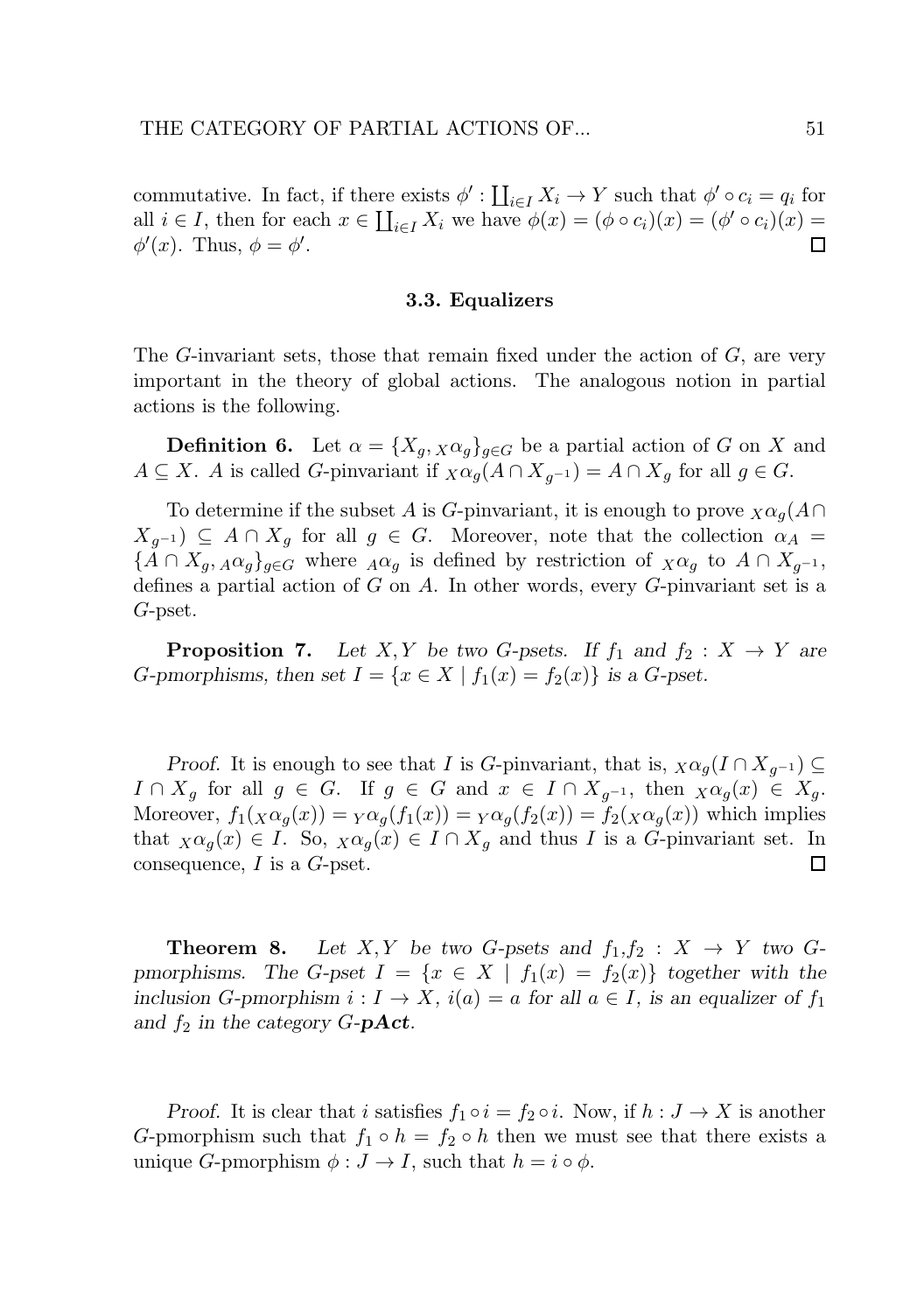52 J. Avila, S. Buitrago, S. Zapata ´



If  $j \in J$  then  $f_1(h(j)) = f_2(h(j))$ , which implies that  $h(j) \in I$ . So, the map  $\phi: J \to I$  defined by  $\phi(j) = h(j)$  for all  $j \in J$  is a G-pmorphism and  $i \circ \phi = h$ . Suppose that there exists a G-pmorphism  $\phi' : J \to I$  such that  $i \circ \phi' = h$ . Then, for  $j \in J$  it has that  $\phi'(j) = i(\phi'(j)) = i(\phi(j)) = \phi(j)$ . That is,  $\phi = \phi'$  and hence  $\phi$  is unique. 囗

As a direct consequence of the results above we obtain the following corollary.

Corollary 9. *1. The category* G*-*pAct *has pullbacks.*

*2. The category* G*-*pAct *is complete.*

*Proof.* 1. Suppose that  $X, Y, Z$  are G-psets and  $f_1 : X \to Z, f_2 : Y \to Z$ are G-pmorphisms. Then, a pullback for  $(Z, f_1, f_2)$  is given by  $(I, p_X \circ i, p_Y \circ i)$ , where  $(I, i)$  is the equalizer of  $f_1 \circ p_X : X \times Y \to Z$  and  $f_2 \circ p_Y : X \times Y \to Z$ with  $p_X, p_Y$  the usual projections. That construction can be appreciate in the following diagram.

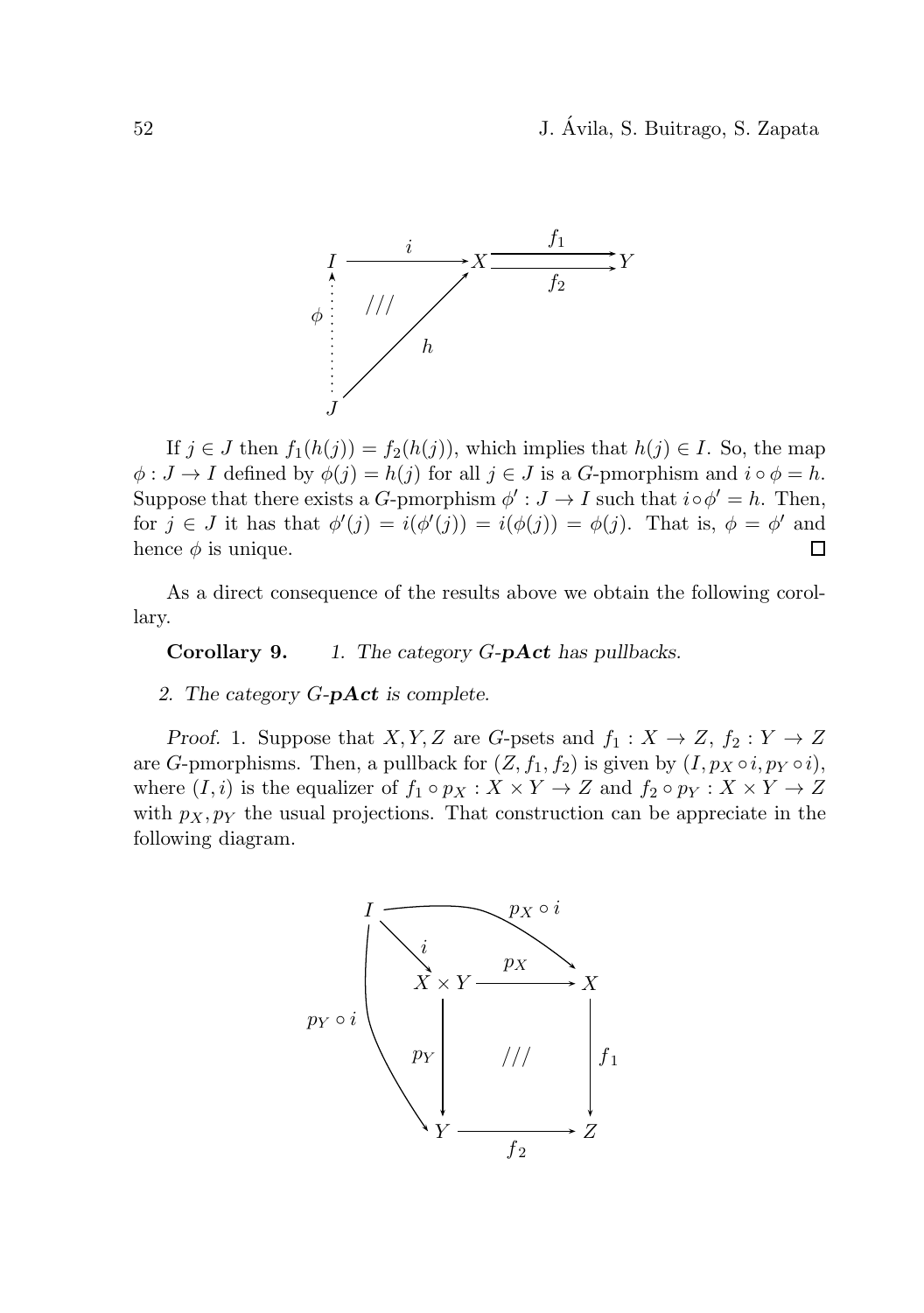2. It is a direct consequence of the fact that the category  $G$ -**pAct** has products and pullbacks (see Theorem 12.3 of [1]).  $\Box$ 

#### 4. Coequalizers

We note that if  $f: X \to Y$  is a G-pmorphism, then the condition  $f(x) \in Y_q$ for some  $g \in G$  and some  $x \in X$  does not imply that  $x \in X_q$ . This situation is true in global actions since  $X_g = X$  and  $Y_g = Y$  for all  $g \in G$ . However, this condition is crucial to consider partial actions since it is used in the construction of coequalizers and pushouts.

**Definition 10.** Let X, Y be two G-psets. A G-pmorphism  $f: X \to Y$  is called strong if  $f(x) \in Y_{q^{-1}}$  implies that  $x \in X_{q^{-1}}$ .

**Definition 11.** An equivalence relation  $\mathcal E$  on the G-pset X is called a G-pcongruence if the following conditions hold:

- 1.  $x \in X_q$  implies  $[x] \subseteq X_q$ .
- 2.  $x, y \in X_{g^{-1}}$  and  $x \mathcal{E} y$  imply  $\chi \alpha_g(x) \mathcal{E} \chi \alpha_g(y)$ .

**Proposition 12.** Let Y be a G-pset and  $\mathcal{E}_Y$  a G-pcongruence on Y. Then:

- *1.*  $Y/\mathcal{E}_Y = \{ [y] \mid y \in Y \}$  *is a G-pset.*
- 2. The canonical map  $\tau_{\mathcal{E}_Y} : Y \to Y/\mathcal{E}_Y$  defined by  $\tau_{\mathcal{E}_Y}(y) = [y]$  for each  $y \in Y$ , is an strong *G*-pmorphism.

*Proof.* 1. Suppose that the partial action on Y is given by,  $\alpha_Y = \{Y_q, Y \alpha_q\}_{q \in G}$ and consider the G-pcongruence  $\mathcal{E}_Y$  on Y. We define  $\overline{Y}_g = \{[y] \mid y \in Y_g\}$  and  $\overline{\alpha}_g : \overline{Y}_{g^{-1}} \to \overline{Y}_g$  by  $\overline{\alpha}_g([y]) = [Y \alpha_g(y)]$ . We must see that  $\overline{\alpha}_g, g \in G$ , is a well defined map. If  $[x], [y] \in \overline{Y}_{q^{-1}}$  with  $[x] = [y]$ , then  $x, y \in Y_{q^{-1}}$  and  $x \mathcal{E}_Y y$ . Since  $\mathcal{E}_Y$  is a G-pcongruence it has  $_Y\alpha_q(x) \mathcal{E}_Y Y \alpha_q(y)$ . Thus,  $[\gamma \alpha_q(x)] = [\gamma \alpha_q(y)]$ . Now, it is clear that each  $\overline{\alpha}_q$ ,  $g \in G$ , is a bijection.

Finally, for the remains it is enough to apply the properties of the partial action on Y.

2. By definition we have that  $y \in Y_{q^{-1}}$  implies  $[y] \subseteq \overline{Y}_{q^{-1}}$ . Moreover,  $\tau_{\mathcal{E}_Y}(\gamma \alpha_g(y)) = [\gamma \alpha_g(y)] = \overline{\alpha}_g([y]) = \overline{\alpha}_g(\tau_{\mathcal{E}_Y}(y))$ . That is,  $\tau_{\mathcal{E}_Y}$  is a Gpmorphism. Finally, take  $y \in Y$  such that  $\tau_{\mathcal{E}_Y}(y) = [y] \in Y_{g^{-1}}$ . Then, there exists  $y' \in Y_g$  such that  $[y] = \overline{\alpha}_{g^{-1}}([y']) = [Y \alpha_{g^{-1}}(y')] \subseteq Y_{g^{-1}}$ . In consequence,  $\tau_{\mathcal{E}_Y}$  is an strong G-pmorphism.  $\Box$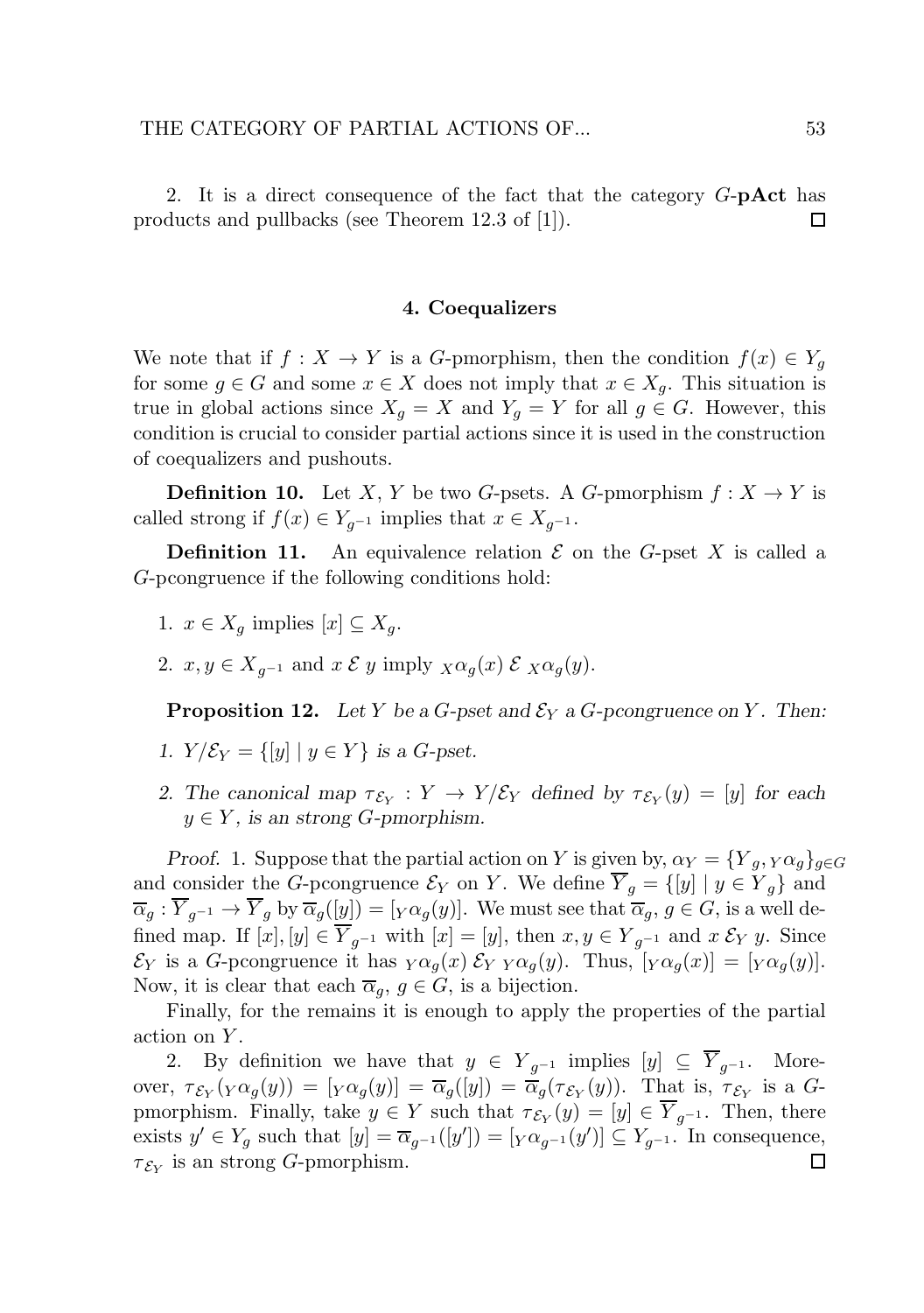Note that the G-pmorphisms  $f_1, f_2 : X \to Y$  define the relation  $R_Y =$  $\{(f_1(x), f_2(x)) | x \in X\}$  on Y. The minimal equivalence relation  $\mathcal{E}_Y$  which contains  $R_Y$  is given by  $\mathcal{E}_Y = R_Y \cup R_Y^{-1} \cup \Delta_Y \cup \Omega_Y$ , where  $\Delta_Y = \{(y, y) \mid y \in Y\}$ Y } and  $\Omega_Y = \{(z, w) \mid \text{there exist} \quad y_i \in Y \text{ with } i = 1, 2, ..., n \text{ such that } z =$  $y_1, y_n = w$  and  $(y_1, y_2), (y_2, y_3), ..., (y_{n-1}, y_n) \in R_Y \cup R_Y^{-1} \cup \Delta_Y$ .

**Proposition 13.** *If*  $f_1, f_2 : X \to Y$  *are strong G-pmorphisms, then the equivalence relation*  $\mathcal{E}_Y$  *defined above is a G-pcongruence.* 

**Theorem 14.** Let  $f_1, f_2 : X \longrightarrow Y$  be two strong G-pmorphisms and  $\mathcal{E}_Y$  the G-pcongruence induced by  $f_1$  and  $f_2$ . The G-pset  $Y/\mathcal{E}_Y$  together with the canonical map  $\tau_{\mathcal{E}_Y}$  is a coequalizer of  $f_1$  and  $f_2$  in the *category* G*-*pAct*.*

*Proof.* It is clear that  $\tau_{\mathcal{E}_Y} \circ f_1 = \tau_{\mathcal{E}_Y} \circ f_2$ . If  $h: Y \longrightarrow Z$  is an strong Gpmorphism with  $h \circ f_1 = h \circ f_2$ , then we define  $\varphi : Y/\mathcal{E}_Y \longrightarrow Z$  as  $\varphi([y]) = h(y)$ for each  $[y] \in Y/\mathcal{E}_Y$ .

We must see that  $\varphi$  is a well defined function. If  $[y_1] = [y_2]$  then  $y_1 \mathcal{E}_Y y_2$  and so there exists  $x \in X$  such that  $f_1(x) = y_1$  and  $f_2(x) = y_2$ . Thus  $(h \circ f_1)(x) =$  $h(y_1) = (h \circ f_2)(x) = h(y_2)$ , that is,  $\varphi([y_1]) = \varphi([y_2])$ .

 $\varphi$  is an strong G-pmorphism. In fact, if  $[y] \in \overline{Y}_{q^{-1}}$ , then  $y \in Y_{q^{-1}}$  which implies that  $h(y) = \varphi([y]) \in Z_{q^{-1}}$ . In addition,  $\varphi(\overline{\alpha}_g([y])) = \varphi([y \alpha_g(y)])$  $h(\gamma \alpha_g(y)) = z \alpha_g(h(y)) = z \alpha_g(\varphi([y]))$ . Finally, if  $\varphi([y]) = h(y) \in Z_{q^{-1}}$  for some  $y \in Y$ , then  $y \in Y_{q^{-1}}$  and hence  $[y] \in \overline{Y}_{q^{-1}}$ .

If  $y \in Y$ ,  $(\varphi \circ \tau_{\mathcal{E}_Y})(y) = \varphi(\tau_{\mathcal{E}_Y}(y)) = \varphi([y]) = h(y)$ , that is,  $\varphi \circ \tau_{\mathcal{E}_Y} = h$ . So, we have the following commutative diagram.



Suppose that  $\varphi' : Y/\mathcal{E}_Y \longrightarrow Z$  is another strong G-pmorphism such that  $\varphi' \circ \tau_{\mathcal{E}_Y} = h$ . Then, for  $y \in Y$  we have that  $\varphi'([y]) = \varphi'(\tau_{\mathcal{E}_Y}(y)) = \varphi(\tau_{\mathcal{E}_Y}(y)) =$  $\varphi([y])$ , which implies that  $\varphi' = \varphi$ . In consequence, the strong G-pmorphism  $\varphi$ is unique.囗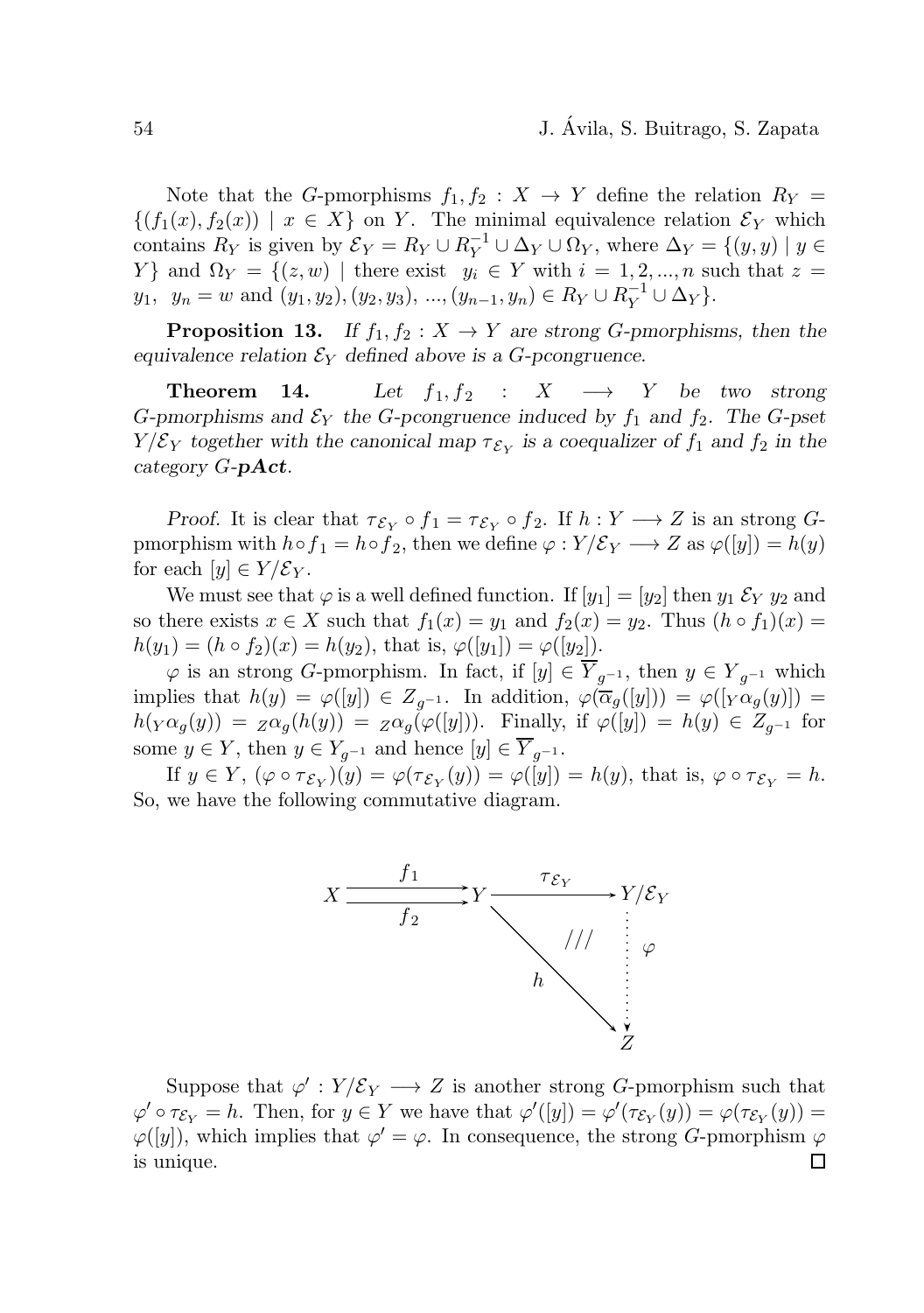As a direct consequence of the results above we obtain the following corollary. Note that we can consider the category  $G$ -fp $Act$ , in which the objects are the G-psets and the morphisms are the strong G-pmorphisms. Moreover, it is clear that the category G-fpAct has coproducts since the canonical injections are strong G-pmorphisms.

Corollary 15. *1. The category* G*-*fpAct *has pushouts.*

#### *2. The category* G*-*fpAct *is cocomplete.*

*Proof.* 1. Suppose that  $X, Y, Z$  are G-psets and  $f_1: X \to Y$  and  $f_2: X \to Z$ are strong G-pmorphisms. Then, a pushout for  $(X, f_1, f_2)$  is given by  $(C, c \circ$  $c_Y, c \circ c_Z$ ), where  $(C, c)$  is the coequalizer of the morphisms  $c_Y \circ f_1 : X \to Y \sqcup Z$ and  $c_Z \circ f_2 : X \to Y \sqcup Z$  with  $c_Y, c_Z$  the usual inclusions. This construction can be appreciate in the following diagram.



2. The result follows by duality since the category  $G$ -fpAct has coproducts and pushouts (see Theorem 12.3 of [1]). 口

#### References

- [1] J. Ad´amek, H. Herrlich and G. E. Strecker, Abstract and concrete categories, the joy of cats, John Wiley and Sons Inc., New York (1990).
- [2] J. Avila, L. Hernández-González and A. Ortiz-Jara, Construcción de acciones parciales, Mat. Enseñ. Univ. (N. S.), XX (2012), 63-68.